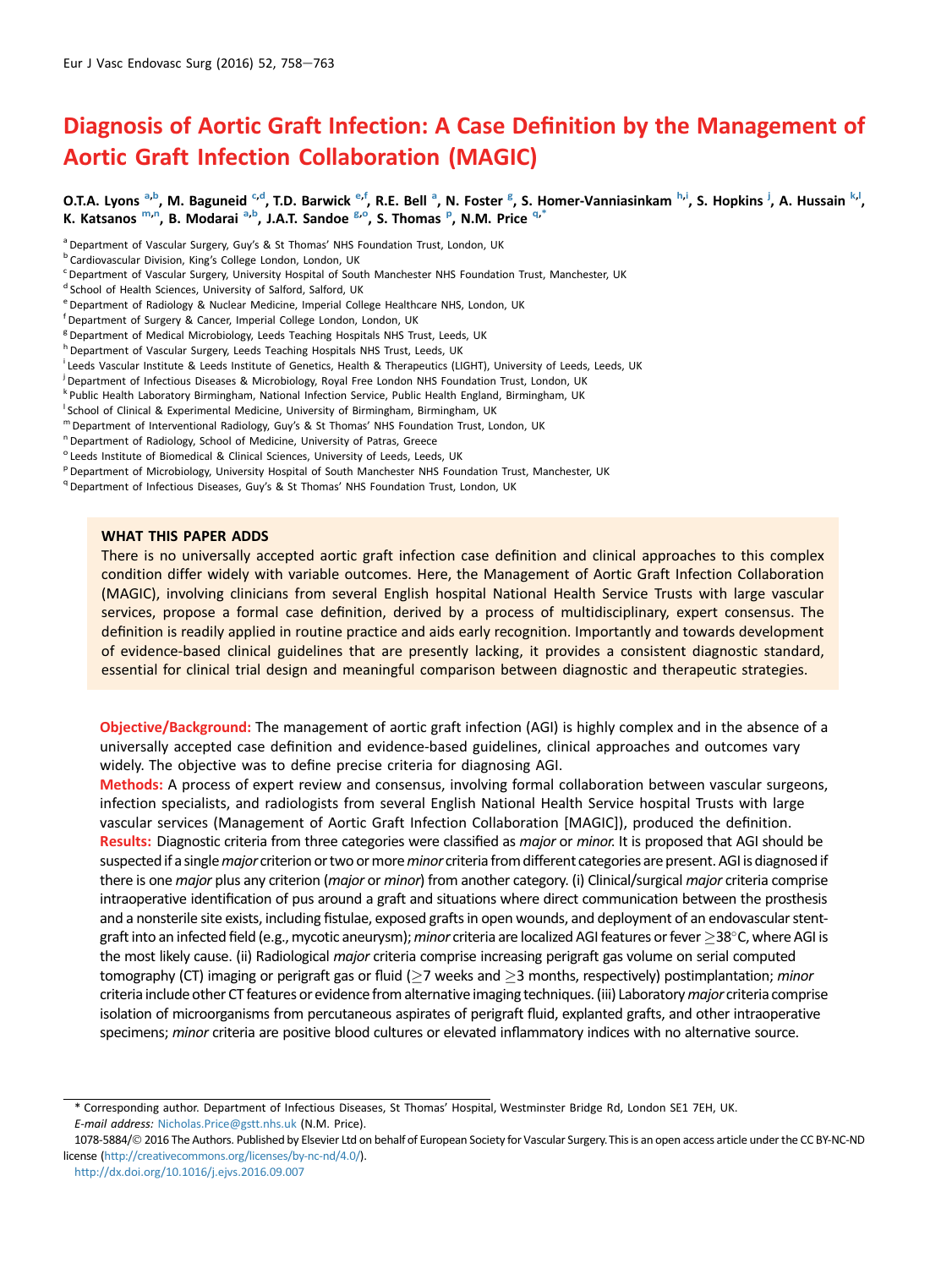Conclusion: This AGI definition potentially offers a practical and consistent diagnostic standard, essential for comparing clinical management strategies, trial design, and developing evidence-based guidelines. It requires validation that is planned in a multicenter, clinical service database supported by the Vascular Society of Great Britain & Ireland. 2016 The Authors. Published by Elsevier Ltd on behalf of European Society for Vascular Surgery.This is an open access article under the CC BY-NC-ND license ([http://creativecommons.org/licenses/by-nc-nd/4.0/\)](http://creativecommons.org/licenses/by-nc-nd/4.0/). Article history: Received 12 May 2016, Accepted 16 September 2016, Available online 19 October 2016

Keywords: Aortic, Diagnosis, Definition, (Endo)Graft, Infection, Prosthetic, Stent-graft

## INTRODUCTION

Vascular prostheses (grafts placed at open surgery, and endovascular stent-grafts inserted via "keyhole" techniques) are increasingly used to treat life-threatening aortic aneurysms, aortic dissection, and occlusive vascular disease. Device insertion is complicated by infection in  $0.5-4%$  of cases, causing major morbidity, mortality, and economic  $cost.<sup>1-4</sup>$  $cost.<sup>1-4</sup>$  $cost.<sup>1-4</sup>$  $cost.<sup>1-4</sup>$  $cost.<sup>1-4</sup>$  Fundamental tenets of aortic graft infection (AGI) management are removal of the infected device, revascularization (either by an anatomic route, or an uninfected extra-anatomic route), and adjunctive antimicrobial ther-apy.<sup>[5](#page-4-0)</sup> However, vascular prostheses are not designed for ease of removal and in the setting of infection, surgical explantation carries a mortality of  $18-30\%$ .<sup>[6](#page-4-0)-[10](#page-4-0)</sup> Conversely, and often despite prolonged antimicrobial treatment, mortality within 2 years can approach 100% if an infected endograft is left in situ.<sup>[6,11](#page-4-0)</sup>

The diagnosis and management of AGI is highly complex, clinical manifestations are protean, and there is no "goldstandard" diagnostic test. $3,5$  In the existing literature, radiological data are mostly descriptive, microbiology details are brief or incomplete, and there have been no well designed trials of the optimum antimicrobial agent(s), route of administration, and treatment duration.<sup>[5](#page-4-0)</sup> The better surgical studies are mostly large case series and there are no randomized, controlled trials of surgical strategies. It is therefore unsurprising that, in contrast to the wellestablished evidence-based guidelines for managing infections of other surgical prostheses (e.g., joints, heart valves), these are lacking for AGI. $3$ 

Addressing this deficiency requires a standardized case definition. Although there is general consensus that AGI is diagnosed by a combination of clinical, radiological, and laboratory findings, where described in the methodology of a very small number of publications, diagnostic criteria lack precision and do not give sufficient "weight" to the most significant.<sup>[5,12,13](#page-4-0)</sup> It is also important that any definition is useful in routine clinical practice, for example in situations where an infected device cannot be explanted and confirmatory microbiology is lacking. Here, criteria used to diagnose AGI are reviewed by an experienced, multidisciplinary group of clinicians and a formal case definition is derived by expert consensus.

## **METHODS**

The Management of Aortic Graft Infection Collaboration (MAGIC) was established in 2013 and comprises vascular surgeons, infectious diseases physicians, microbiologists, and radiologists experienced in the management of AGI, from several English National Health Service (NHS) Trusts with substantial vascular services (Guy's & St Thomas' NHS Foundation Trust, Heart of England NHS Foundation Trust, Leeds Teaching Hospitals NHS Trust, Royal Free London NHS Foundation Trust, and University Hospital South Manchester NHS Foundation Trust). The AGI case definition was primarily developed for the MAGIC clinical service evaluation database (supported by the Vascular Society of Great Britain & Ireland) by expert consensus and informed by a systematic literature review. A modified Delphi method was used in the planning and development process.<sup>14</sup> Individual members initially proposed diagnostic criteria for wider group discussion and review. Independent feedback and comments were then collated and potential criteria (and their precise definitions) were included, modified, or excluded by an iterative process. Retained criteria were also ranked as either "major" or "minor", depending upon the weight of opinion/evidence that they were considered to contribute towards making a definitive diagnosis of AGI. Consensus was reached following formally convened faceto-face group meetings, teleconferences, and e-mail communications (N.M.P. was chairperson).

Results of a systematic review of English-language publications between 1 January 2005 and 22 June 2016 informed the consensus process. (This was specifically undertaken for a separate but closely related project involving several of the authors: J.A.T.S., R.E.B. and N.M.P. comprise an ongoing management of vascular graft infection guidelines working party, representing the British Society of Antimicrobial Chemotherapy, the Vascular Society of Great Britain & Ireland, and MAGIC, respectively.) Database search terms and objectives included diagnostic factors required to define vascular graft infection. Details of the methodology and results are registered on the PROS-PERO international prospective register of systematic reviews ["Diagnosis and management of vascular graft infection (VGI)", available at; [http://www.crd.york.ac.uk/](http://www.crd.york.ac.uk/PROSPERO/display_record.asp?ID=CRD42016038759) [PROSPERO/display\\_record.asp?ID](http://www.crd.york.ac.uk/PROSPERO/display_record.asp?ID=CRD42016038759)=[CRD42016038759\]](http://www.crd.york.ac.uk/PROSPERO/display_record.asp?ID=CRD42016038759).

O.T.L. and N.M.P. produced the first draft of the manuscript and made subsequent revisions. The finalized MAGIC consensus was also presented at a national conference on 1 April 2016 (Guy's & St Thomas' Aortic Graft Infection Symposium).

## RESULTS

Diagnostic criteria were divided into three categories representing the key specialties that must work closely together in order to optimize clinical management of AGI cases and reflecting the composition of the expert group.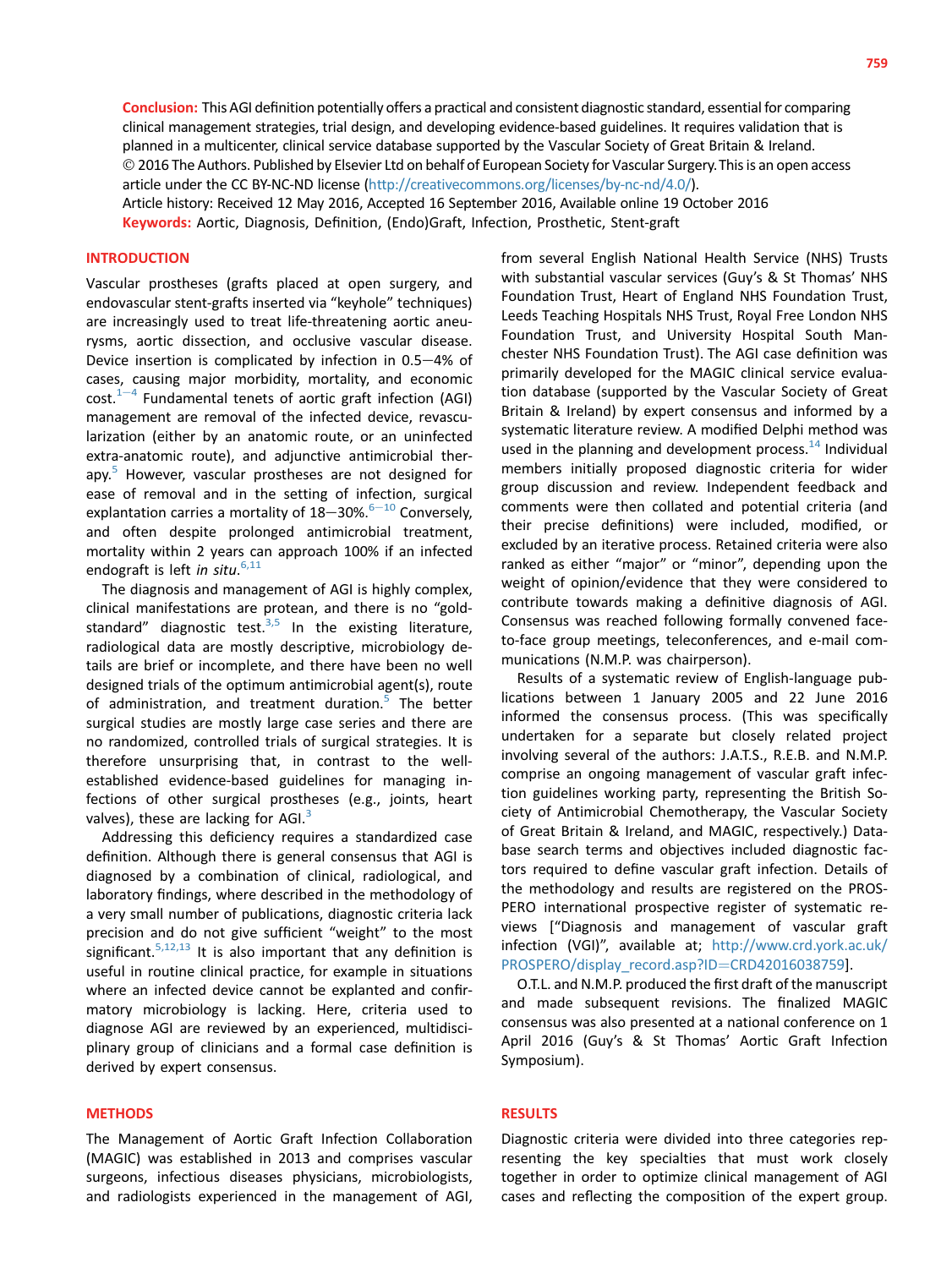|                   | <b>CLINICAL / SURGICAL</b>                                                                                                                                                                                                                                                                                           | <b>RADIOLOGY</b>                                                                                                                                                                                                                                                                              | <b>LABORATORY</b>                                                                                                                                                                                                            |
|-------------------|----------------------------------------------------------------------------------------------------------------------------------------------------------------------------------------------------------------------------------------------------------------------------------------------------------------------|-----------------------------------------------------------------------------------------------------------------------------------------------------------------------------------------------------------------------------------------------------------------------------------------------|------------------------------------------------------------------------------------------------------------------------------------------------------------------------------------------------------------------------------|
| CRITERIA<br>MAJOR | • Pus (confirmed by<br>microscopy) around graft or<br>in aneurysm sac at surgery<br>Open wound with exposed<br>graft or communicating sinus<br>Fistula development e.g.<br>$\bullet$<br>aorto-enteric or aorto-<br>bronchial<br>Graft insertion in an infected<br>site e.g. fistula, mycotic<br>aneurysm or infected | Peri-graft fluid on CT scan $\geq$ 3<br>months after insertion<br>Peri-graft gas on CT scan $\geq 7$<br>weeks after insertion<br>Increase in peri-graft gas<br>$\bullet$<br>volume demonstrated on serial<br>imaging                                                                          | Organisms recovered from an<br>٠<br>explanted graft<br>Organisms recovered from an<br>٠<br>intra-operative specimen<br>Organisms recovered from a<br>percutaneous, radiologically-<br>guided aspirate of peri-graft<br>fluid |
| CRITERIA<br>MINOR | pseudoaneurysm<br>Localized clinical features of<br>AGI e.g. erythema, warmth,<br>swelling, purulent discharge,<br>pain<br>Fever $\geq 38^{\circ}$ C with AGI as<br>$\bullet$<br>most likely cause                                                                                                                   | Other e.g. suspicious peri-graft<br>$\bullet$<br>gas/fluid/soft tissue<br>inflammation; aneurysm<br>expansion; pseudoaneurysm<br>formation; focal bowel wall<br>thickening; discitis/<br>osteomyelitis; suspicious<br>metabolic activity on FDG PET/<br>CT; radiolabelled leukocyte<br>uptake | Blood culture(s) positive and<br>$\bullet$<br>no apparent source except<br>AGI<br>Abnormally elevated<br>$\bullet$<br>inflammatory markers with<br>AGI as most likely cause e.g.<br>ESR, CRP, white cell count               |

Figure 1. Aortic graft infection (AGI) is *suspected* in a patient with any isolated major criterion, or minor criteria from two of the three categories: clinical/surgical, radiological, or laboratory. AGI is diagnosed in the presence of a single major criterion, plus any other criterion (major or minor) from another category. Note. Where microbiological investigations identify potential "contaminant" organisms (e.g., coagulase-negative staphylococci, propionibacteria, corynebacteria, and other skin commensals) a minimum of (i) two intraoperative specimens, (ii) two blood cultures, or (iii) one intraoperative specimen plus one blood culture must be positive with an indistinguishable organism in each sample based on antibiograms or a recognized typing method, e.g. pulsed-field electrophoresis.  $CT =$  computed tomography; FDG = fluorodeoxyglucose; PET = positron emission tomography; ESR = erythrocyte sedimentation rate; CRP = C-reactive protein.

Diagnostic criteria were also ranked as either "major" or "minor" within each category. Fig. 1 shows a summary of the results. AGI is suspected in a patient with any isolated major criterion, or minor criteria from two of the three categories: clinical/surgical, radiological or laboratory. AGI is diagnosed in the presence of a single major criterion, plus any other criterion (major or minor) from another category.

# Clinical/surgical criteria

The problems posed by the nonspecific nature of the many clinical manifestations of AGI were discussed. Although often absent, localized clinical features of AGI may simply represent postoperative wound inflammation or superficial soft tissue infection rather than graft involvement per se. Lack of specificity was also considered problematic with fever  $\geq$ 38°C and it was therefore included with the additional caveat of a requirement for no other clinically apparent focus of infection. Both were consequently designated minor diagnostic criteria, but others proposed were not retained following discussion. In particular, systemic clinical features of sepsis (e.g., "septic shock") may result from any bloodstream infection, irrespective of whether or not AGI is the primary focus. Furthermore, determination of "systemic inflammatory response syndrome" relies upon the presence of other minor/nonspecific criteria (e.g., elevated blood white cells and fever  $\geq$ 38°C).<sup>[15](#page-5-0)</sup> Although anorexia, weight loss, lethargy, and malaise are

common manifestations of AGI, they were also considered insufficiently specific for inclusion

The finding of visible intraoperative "pus" directly around a graft was initially proposed as convincing evidence of infection, but, following discussion, it was acknowledged that fluid with a similar "cloudy" appearance might be present for noninfective reasons, particularly if subsequent cultures prove to be negative. This major criterion was therefore modified to include the demonstration of pus cells by direct microscopy. Although an additional burden on the laboratory, microscopy is simple to perform and provides objectivity. In addition, it was agreed that AGI can also be strongly inferred if there is direct communication between a nonsterile site and the vascular prosthesis itself, including the following situations: fistulae (e.g., aortoenteric or aortobronchial), exposed grafts in deep open wounds, and deployment of an endovascular stent-graft into an already infected field (e.g., mycotic aneurysm).

#### Radiological criteria

In general, computed tomography (CT) was considered the first-choice imaging modality and the standard that others are compared against. Gas-forming organisms resulting in perigraft gas formation and rapid expansion of the aneurysm sac on serial scans was considered major evidence of AGI, but the principal limitation in routine practice is differentiating typical postoperative appearances from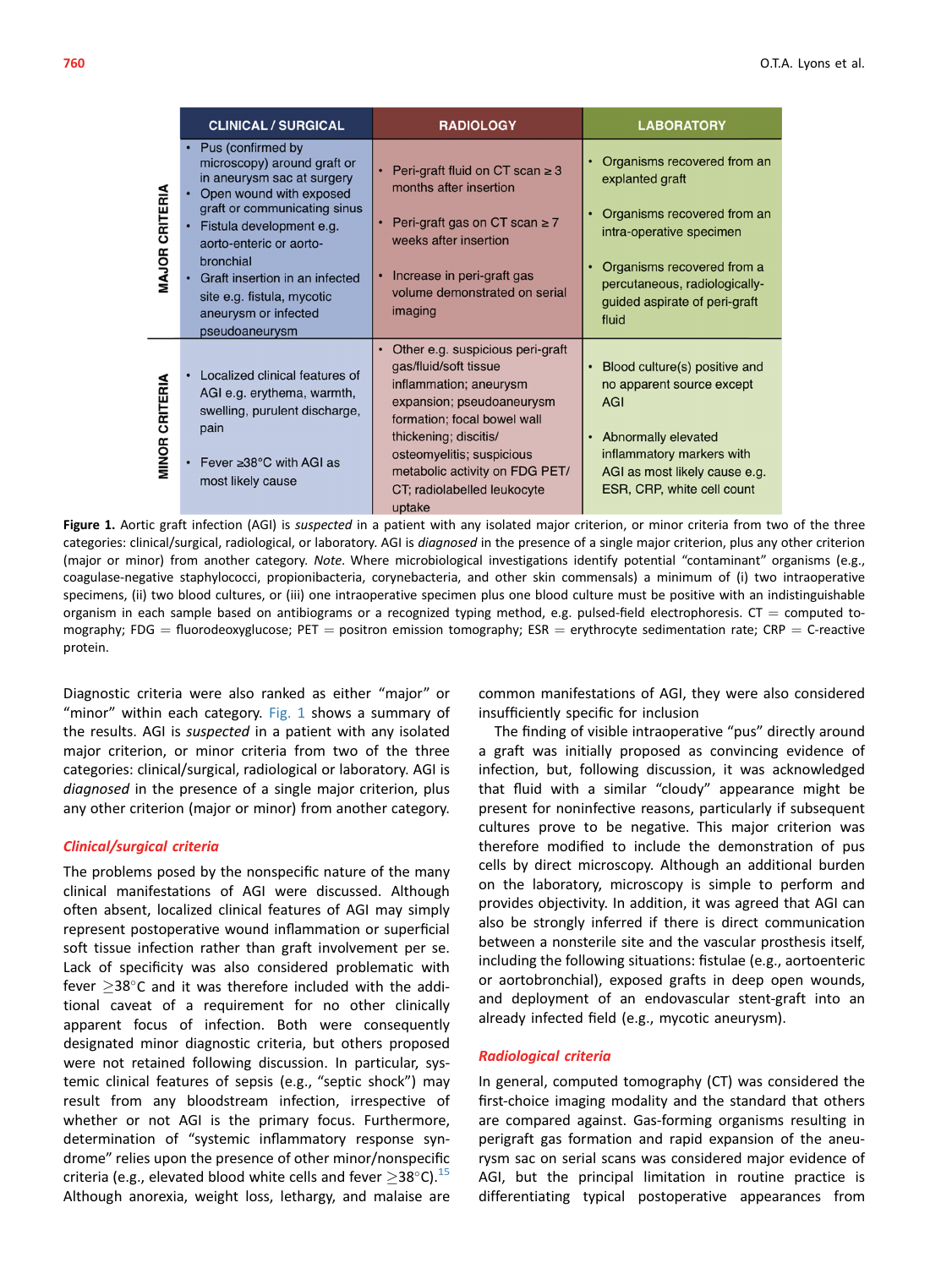those representing infection. The key question is, therefore, when does normal become abnormal? Unfortunately, exactly at what point in time after surgery the presence of perigraft gas or fluid is suspicious of AGI has been imprecisely defined in the literature. Reports are also without reference to a diagnostic standard and do not include specificity/sensitivity data. Noting these limitations, perigraft gas is rare beyond 1 week after surgery but appears to indicate AGI after  $4-7$  weeks.<sup>[16,17](#page-5-0)</sup> Similarly, persistent perigraft fluid up to 3 months after surgery is not atypical but highly suspicious thereafter.<sup>[16](#page-5-0)</sup> It was concluded that CTguided aspiration of perigraft fluid for microbiological analysis should be undertaken in this situation but therapeutic placement of drains generally avoided in order to avoid introducing infection.  $18-20$  $18-20$  $18-20$ 

Radiological findings that were considered to be minor criteria, requiring other evidence of AGI because of their subjective nature, include descriptions of perigraft soft tissue abnormalities such as "phlegmon" (an ill-defined inflammatory mass without overt abscess formation) and "stranding" (abnormally increased fat attenuation). $21-23$  $21-23$  $21-23$ Secondary involvement by contiguous spread of infection involving adjacent structures may also, for example, cause hydronephrosis, focal bowel wall thickening, psoas abscess, and vertebral osteomyelitis/discitis but require the pres-ence of major features to conclude AGI definitively.<sup>[18,22](#page-5-0)</sup> Although a well-recognized feature of AGI, pseudoaneurysms may also occur for noninfective reasons such as dehiscence of a suture line. Finally, AGI is unlikely to be confused with primary large vessel vasculitis, which is rare in comparison, not typically localized to the region around a stent-graft, and associated with uniform mural thickening that is not characteristic of infection. $24$ 

With regard to the utility of other imaging techniques, magnetic resonance imaging has not been evaluated as extensively as CT but may be more sensitive in detection of inflammatory changes (e.g., in the psoas muscle) and can distinguish hematoma from perigraft fluid. $^{18,25}$  $^{18,25}$  $^{18,25}$  The sensitivity of technetium-99m/indium-111-labeled leukocyte imaging has been suggested to approach 100%, but false positivity is an issue and CT (or single-photon emission CT/ CT if available) is usually required to delineate the significance of abnormal uptake consistent with focal infection/ inflammation. $18,25,26$  18F-fluorodeoxyglucose positron emission tomography (PET)/CT shows promise, but careful interpretation is required as prosthetic grafts can also provoke chronic low-grade inflammation for several years after surgery with associated diffuse tracer uptake. $27$  The pattern of tracer uptake (focal as opposed to diffuse) together with ancillary findings on the CT component of the PET can improve diagnostic accuracy. $28-30$  $28-30$  $28-30$ 

#### Laboratory criteria

Culture of microorganisms from surgically explanted grafts or other intraoperative specimens (e.g., pus, tissue) was considered to be robust evidence of infection and therefore a major diagnostic criterion. Similarly, as a percutaneous

aspirate of perigraft fluid/pus using radiological guidance entails an aseptic technique that minimizes contamination, positive microbiology from such samples is highly suggestive of AGI. Where standard laboratory culture is negative, for example, owing to the fastidious nature of the organism or prior antibiotic use, highly sensitive molecular techniques (e.g., "broad range" polymerase chain reaction to identify microbial DNA) were considered to have significant diagnostic value. There was insufficient data and experience to comment on other nonculture advancements in microbiological diagnosis, for example matrix-assisted laser desorption/ionization time-of-flight (MALDI-TOF).

Compared with high-virulence pathogens that would rarely be regarded as clinically insignificant (e.g., Staphylococcus aureus), isolation of possible contaminant organisms (e.g., skin flora, including Staphylococcus epidermidis, Propionibacterium spp. etc.) was felt to require additional levels of stringency in order to interpret their true significance. For a robust diagnosis, it is proposed that at least two samples (blood cultures and/or intraoperative specimens) must be positive with an indistinguishable organism in each (e.g., based on the antibiogram or a recognized typing method such as pulse-field electrophoresis).

While blood cultures may be negative in more than half of AGI cases, repeated isolation of the same organism in multiple samples is a classic feature of an endovascular infection. $5,11$  In contrast to other microbiological diagnostic criteria, positive blood cultures were considered minor criteria as they do not provide direct, site-specific evidence of AGI, and their significance depends upon how confidently alternative sources can be excluded. The use of blood inflammatory markers as corroborative evidence for AGI was proposed, but these were also classed as minor criteria because they are nonspecific and typically elevated in the immediate postoperative period and multiple other concurrent, noninfective conditions. In contrast, it was felt that the diagnosis of AGI is questionable if inflammatory indices are completely normal.

#### **DISCUSSION**

AGI is an extremely complex clinical challenge and likely to be encountered more frequently in the future. Mortality from AGI is high, and diagnostic and treatment approaches differ significantly from center to center, with variable outcomes at present. Unfortunately the production of clinical guidelines is hampered by the lack of an agreed case definition, which is essential for designing high-quality clinical trials and evaluating evidence from research studies. A paucity of eligible publications in a systematic literature review justifies an approach based upon expert consensus at the present time. This is the first report proposing a definition of AGI, involving a formal, multidisciplinary, consensus process.

It has been postulated that the diverse range of pathogens causing AGI divide into two groups, which are dependent upon the nature of the clinical presentation and time elapsed since graft insertion.<sup>[5,31](#page-4-0)</sup> "Early"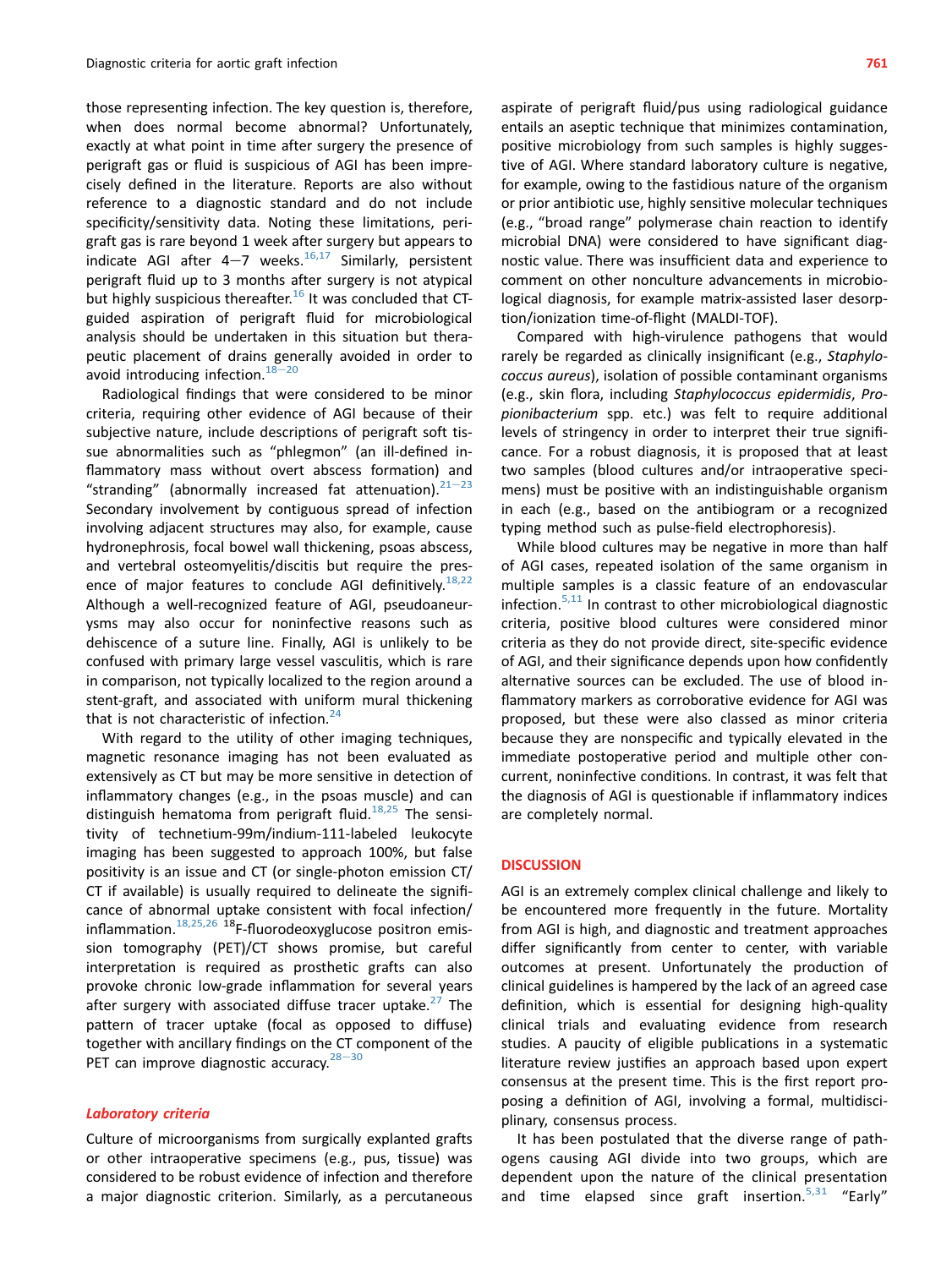<span id="page-4-0"></span>infections (<4 months) involve virulent organisms introduced at the time of surgery (e.g., S. aureus) and tend to produce an abrupt-onset, more toxic clinical picture with high fever. In comparison, "late" infection (>4 months) typically runs a more mild, subtle, and chronic course, reflecting the more indolent nature of the pathogens involved (e.g., skin flora). In reality, the distinction is much less clear cut and other factors are also important, for example AGI with aortoenteric fistulae are frequently polymicrobial owing to involvement of gut commensals including anaerobes and fungi. Although no pathogen is identified in many cases, there are some parallels that might be helpfully extrapolated from prosthetic joint infection where multidisciplinary collaboration has produced universally accepted diagnostic standards and management algorithms over the last decade.<sup>[32](#page-5-0)</sup> Standard practice is to obtain at least three, and optimally  $5-6$ , intraoperative samples in order to improve the diagnostic yield and help determine the significance of possible "contaminant" organisms. In addition sonication has been used to improve isolation of pathogens from explanted joint prostheses by disruption of bacterial biofilm, but its benefit remains unknown in AGI.

Potential limitations are acknowledged with some minor criteria necessitating an unavoidable degree of subjective judgment. Specifically, these include the interpretation of certain imaging (e.g., perigraft "stranding", rapid aneurysm expansion, increased metabolic activity on FDG-PET/CT or radiolabelled white cell accumulation) and those requiring that causes other than AGI be excluded (i.e., raised inflammatory indices, fever, localized clinical features, and positive blood cultures). Further validation of these criteria is needed but in particular it is worth noting that the Centers for Disease Control central venous device infection definition also entails a similar process of eliminating alternative sources for positive blood cultures. $33$  Moreover it has also been proposed that any bacteremia, irrespective of source and within 4 weeks of graft implantation, should automatically be regarded with suspicion owing to the likelihood of hematogenous "seeding" to the prosthetic luminal surface before endothelial coverage is presumed to have occurred.<sup>5</sup>

Notwithstanding significant deficiencies in the published evidence and in order to define a necessary time point "cutoff", the recommendation that AGI should be strongly suspected if CT demonstrates perigraft fluid at  $>$ 3 months post-graft insertion was considered reasonable and consistent with clinical experience. $18$  This criterion is not 100% specific as fluid has very exceptionally been reported at 1 year without AGI,<sup>[19](#page-5-0)</sup> but such limitations highlight the importance of no single feature being diagnostic and the requirement for corroborative evidence from other categories to fulfill the definition. Although not universally available, research is currently underway to determine the utility of  $^{18}$ F-FDG-PET/CT, which has significant potential in improving diagnosis of AGI and monitoring response to treatment. $27-29$  $27-29$  $27-29$ 

In addition to comparing the range of diagnostic and treatment approaches employed by several English NHS vascular services in the management of AGI, the proposed case definition will be examined in a forthcoming multicenter service evaluation database, supported by the Vascular Society of Great Britain & Ireland. The intention is to invite wider participation from other vascular services upon completion of the five-center pilot project, and further aims include development of audit standards, best practice guidelines, and identification of key questions for future research studies. Finally, the creation of a national AGI registry is an important next step forward in improving patient management but requires a robust AGI definition to determine eligible cases for entry. $34$ 

## CONFLICT OF INTEREST

J.A.T.S., R.E.B., and N.M.P. comprise a management of vascular graft infection clinical guidelines working group sponsored by the British Society of Antimicrobial Chemotherapy and Vascular Society of Great Britain & Ireland.

#### FUNDING

None.

#### REFERENCES

- 1 [Hobbs SD, Kumar S, Gilling-Smith GL. Epidemiology and diag](http://refhub.elsevier.com/S1078-5884(16)30471-3/sref1)[nosis of endograft infection.](http://refhub.elsevier.com/S1078-5884(16)30471-3/sref1) J Cardiovasc Surg (Torino)  $2010;51:5-14.$  $2010;51:5-14.$  $2010;51:5-14.$  $2010;51:5-14.$
- 2 [Numan F, Gulsen F, Solak S, Cantasdemir M. Management of](http://refhub.elsevier.com/S1078-5884(16)30471-3/sref2) endograft infections. [J Cardiovasc Surg \(Torino\)](http://refhub.elsevier.com/S1078-5884(16)30471-3/sref2) 2011;52:205-[23.](http://refhub.elsevier.com/S1078-5884(16)30471-3/sref2)
- 3 [Darouiche RO. Treatment of infections associated with surgical](http://refhub.elsevier.com/S1078-5884(16)30471-3/sref3) implants. [N Engl J Med](http://refhub.elsevier.com/S1078-5884(16)30471-3/sref3) 2004;350:1422-[9.](http://refhub.elsevier.com/S1078-5884(16)30471-3/sref3)
- 4 [Tatterton MR, Homer-Vanniasinkam S. Infections in vascular](http://refhub.elsevier.com/S1078-5884(16)30471-3/sref4) surgery. Injury 2011;42[\(Suppl. 5\):S35](http://refhub.elsevier.com/S1078-5884(16)30471-3/sref4)-[41](http://refhub.elsevier.com/S1078-5884(16)30471-3/sref4).
- 5 [FitzGerald SF, Kelly C, Humphreys H. Diagnosis and treatment](http://refhub.elsevier.com/S1078-5884(16)30471-3/sref5) [of prosthetic aortic graft infections: confusion and inconsis](http://refhub.elsevier.com/S1078-5884(16)30471-3/sref5)[tency in the absence of evidence or consensus.](http://refhub.elsevier.com/S1078-5884(16)30471-3/sref5) J Antimicrob [Chemother](http://refhub.elsevier.com/S1078-5884(16)30471-3/sref5) 2005;56:996-[9.](http://refhub.elsevier.com/S1078-5884(16)30471-3/sref5)
- 6 [Lyons OT, Patel AS, Saha P, Clough RE, Price N, Taylor PR. A 14](http://refhub.elsevier.com/S1078-5884(16)30471-3/sref6) [year experience with aortic endograft infection: management](http://refhub.elsevier.com/S1078-5884(16)30471-3/sref6) and results. [Eur J Vasc Endovasc Surg](http://refhub.elsevier.com/S1078-5884(16)30471-3/sref6) 20[13](http://refhub.elsevier.com/S1078-5884(16)30471-3/sref6);46:306-13.
- 7 [Laser A, Baker N, Rectenwald J, Eliason JL, Criado-Pallares E,](http://refhub.elsevier.com/S1078-5884(16)30471-3/sref7) [Upchurch Jr GR. Graft infection after endovascular abdominal](http://refhub.elsevier.com/S1078-5884(16)30471-3/sref7) [aortic aneurysm repair.](http://refhub.elsevier.com/S1078-5884(16)30471-3/sref7) J Vasc Surg  $2011;54:58-63$ .
- 8 [Murphy EH, Szeto WY, Herdrich BJ, Jackson BM, Wang GJ,](http://refhub.elsevier.com/S1078-5884(16)30471-3/sref8) [Bavaria JE, et al. The management of endograft infections](http://refhub.elsevier.com/S1078-5884(16)30471-3/sref8) [following endovascular thoracic and abdominal aneurysm](http://refhub.elsevier.com/S1078-5884(16)30471-3/sref8) repair. [J Vasc Surg](http://refhub.elsevier.com/S1078-5884(16)30471-3/sref8) 2013;58:1179-[85](http://refhub.elsevier.com/S1078-5884(16)30471-3/sref8).
- 9 [Chiesa R, Tshomba Y, Kahlberg A, Marone EM, Civilini E,](http://refhub.elsevier.com/S1078-5884(16)30471-3/sref9) [Coppi G, et al. Management of thoracic endograft infection.](http://refhub.elsevier.com/S1078-5884(16)30471-3/sref9) [J Cardiovasc Surg \(Torino\)](http://refhub.elsevier.com/S1078-5884(16)30471-3/sref9) 2010;51:15-[31.](http://refhub.elsevier.com/S1078-5884(16)30471-3/sref9)
- 10 [Heinola I, Kantonen I, Jaroma M, Alback A, Vikatmaa P, Aho P,](http://refhub.elsevier.com/S1078-5884(16)30471-3/sref10) [et al. Editor](http://refhub.elsevier.com/S1078-5884(16)30471-3/sref10)'s Choice  $-$  [treatment of aortic prosthesis in](http://refhub.elsevier.com/S1078-5884(16)30471-3/sref10)[fections by graft removal and in situ replacement with autol](http://refhub.elsevier.com/S1078-5884(16)30471-3/sref10)[ogous femoral veins and fascial strengthening.](http://refhub.elsevier.com/S1078-5884(16)30471-3/sref10) Eur J Vasc [Endovasc Surg](http://refhub.elsevier.com/S1078-5884(16)30471-3/sref10) 2016;51:232-[9.](http://refhub.elsevier.com/S1078-5884(16)30471-3/sref10)